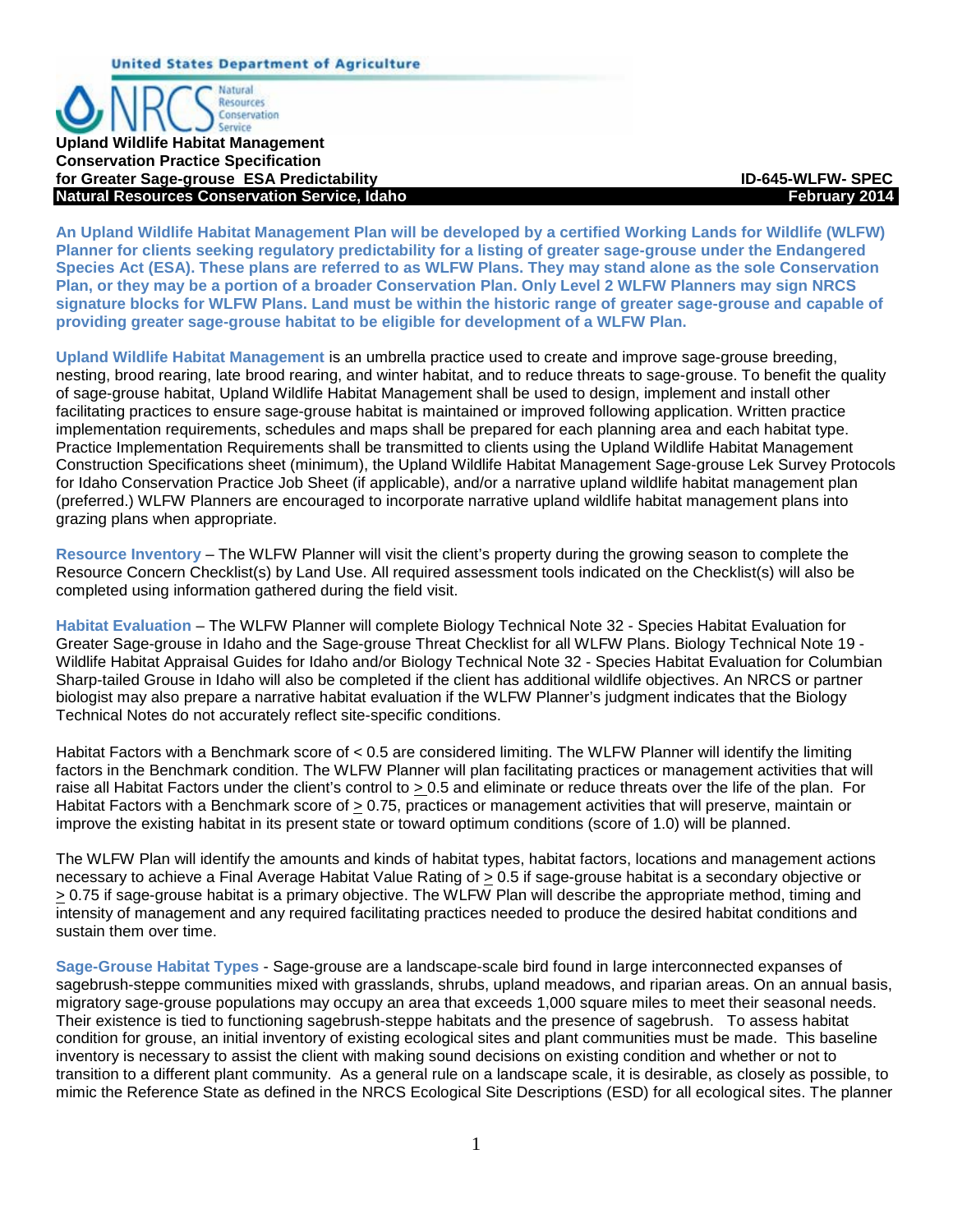should evaluate all of the ecological sites in the area of concern to evaluate the potential to meet the seasonal needs (lekking/courtship, nesting, brood-rearing, and winter habitat) of grouse.

**Lekking/Courtship Habitat** - (Approximately late February through May): Leks are usually natural or man-made openings within sagebrush. The sagebrush surrounding the lek site (typically within 0.6 miles) is used for feeding, resting and cover when birds are not on the lek. During this time, adult diets shift from sagebrush to available forbs and insects. The presence of early green-up forbs for improved hen nutrition is beneficial during this pre-laying period for nest initiation, hatching success, and early chick survival.

**Nesting Habitat** - (Approximately April 1<sup>st</sup> through June 15th): Sagebrush and perennial understory grass and forb cover are key components of sage-grouse nesting with a majority of hens nesting within 2 to 3 miles of the lek site. Sagebrush canopy cover of 15 to 25 percent with sagebrush that is 12 to 31 inches tall generally provides suitable nesting cover for protection from aerial predators. In addition, residual herbaceous plant cover along with current year live growth of grass and forbs is very important for nesting success and early chick survival. Herbaceous cover helps hide sage-grouse nests from ground-level predators. A minimum height of 7 inches of herbaceous cover is preferred. The average canopy cover of current year's growth of perennial grasses and forbs should be a minimum of 15 percent. It would be ideal for 80 percent of an area thought to be suitable nesting habitat to meet, or exceed (in the case of residual and current year grass and forb growth) the vegetative factors stated above. Areas used for nesting can also provide brood-rearing and winter habitat depending location and conditions.

**Early Brood-Rearing Habitat** - (Approximately mid-April through June): A diverse mosaic of vegetation is needed is needed for early brood-rearing. This habitat type generally occurs within 1 mile of nest sites and is typically interspersed with nesting habitat. Optimum early brood-rearing habitat is similar to that of nesting, but usually has a little lower canopy cover of sagebrush and a greater herbaceous understory of grass and forbs. Patches with 10 to 15 percent canopy cover of sagebrush within the denser sagebrush canopy of nesting habitat contain more forbs and insects and are used for foraging. The denser patches of sagebrush are used for nesting provide protection from predators and weather during early brood-rearing. Almost 90 percent of chick loss occurs prior to their being capable of strong flight around 5 weeks of age. Chick survival is tied to an abundance of insects such as ants, beetles, and grasshoppers, which are associated with more open patches containing a higher amount of herbaceous cover and forbs. Introduced species of sod-forming grasses are undesirable in early brood-rearing habitat. This is because sod is difficult for small chicks to walk through and find the insects they need to eat. Introduced sod-forming grasses also spread aggressively, reducing the diversity of vegetation that in turn attracts a variety of insects. Early brood-rearing habitat need only be found on 40 percent of the area associated with nesting.

**Late Brood-Rearing Habitat** - (Approximately July through August): As the weather becomes warm and dry and herbaceous plants mature, hens usually move their broods to more mesic sites where succulent vegetation remains available. The diet of grouse chicks shifts from primarily insects to include more forbs during this period. Examples of late brood-rearing habitats include riparian areas along streams, springs, seeps, wet meadows, and hay/alfalfa fields adjacent to sagebrush habitats. Where available, hens may move their broods to higher elevations to take advantage of more succulent vegetation in mountain sagebrush sites and associated riparian areas. Sagebrush stands closely associated with these foraging areas provide important cover for escape from predators. Productive late brood-rearing habitat in sagebrush communities is similar to that for nesting and early brood-rearing and may be the same as nesting and early brood-rearing where there is enough summer rain to maintain the forbs. Riparian areas and wet meadows located in deep canyons may not be used by grouse. Preferred late brood-rearing habitat in sagebrush includes sagebrush canopy cover of 10 to 25 percent that is 12 to 31 inches tall and a minimum of 15 percent canopy cover of grass and forbs interspersed within the sage. Late brood-rearing habitat need only be found on about 40 percent of the area.

**Winter Habitat -** (Approximately November to February): During the winter, grouse need sagebrush exposed above the snow for food and cover. Winter habitat may be separate and distinct or it may overlap with the other seasonal habitats. Unlike nesting and brood-rearing habitat, the amount of grass and forbs has little significance because the diet of grouse is almost exclusively sagebrush. Sagebrush on flatter land with south to west facing slopes, or windswept ridges commonly provides suitable winter habitat. However, all aspects may be used depending on local conditions. During deep snow periods, steeper drainages and tall sagebrush sites may be the only areas with exposed sagebrush. Exposed sagebrush canopy cover of 10 to 30 percent with heights of 10 to 14 inches above the snow is needed by grouse in the winter.

**Facilitating Practices –** Conservation Practices listed in the *Conference Report for the Natural Resources Conservation Service Sage-grouse Initiative* (Conference Report) may be included in WLFW Plans. These conservation practices may be used to address limiting factors identified during the habitat evaluation or to accomplish other client objectives. All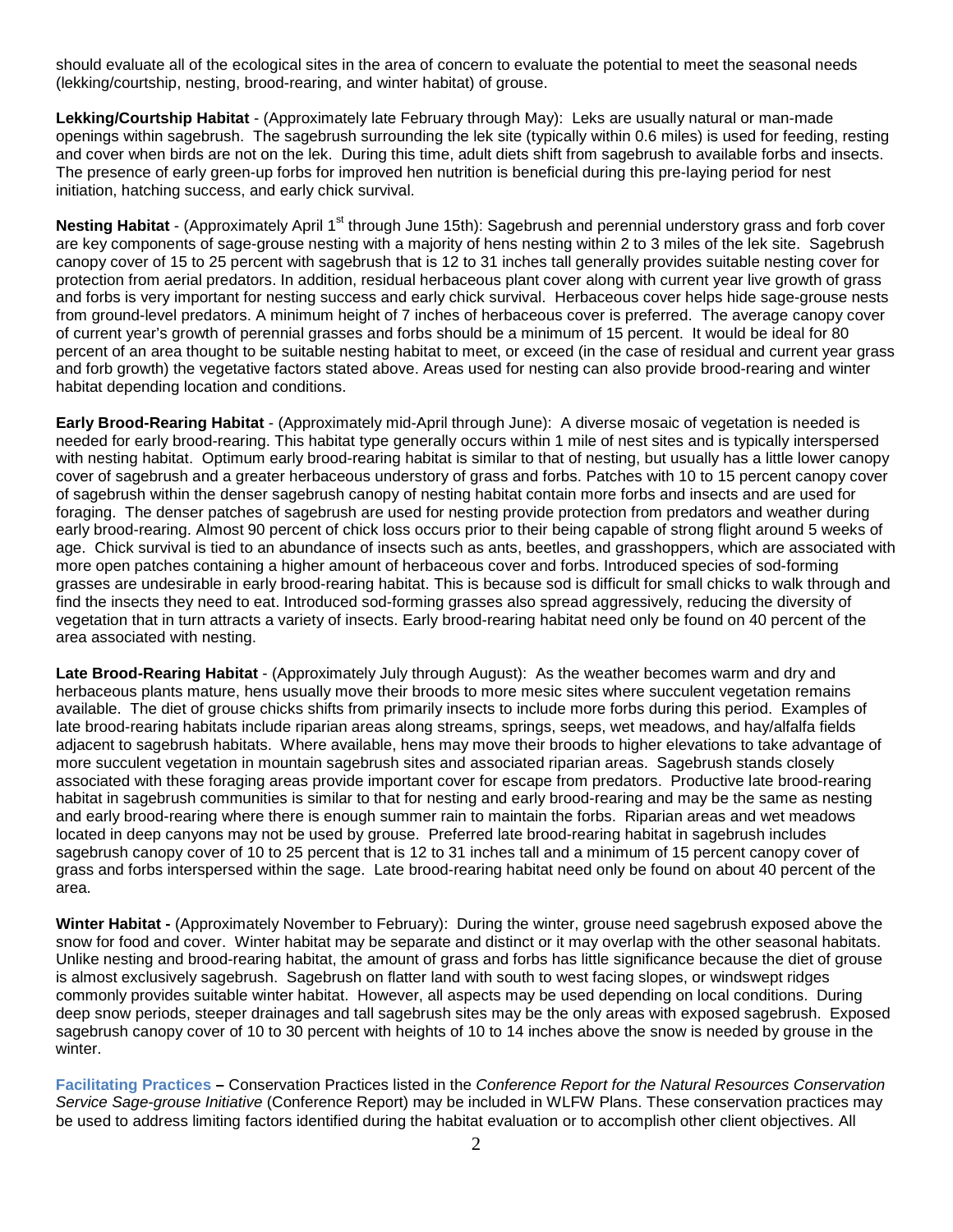facilitating practices must be implemented and maintained in accordance with Conservation Practice Standards, applicable Specifications, the Conservation Measures in the Conference Report, and the WLFW Partnership Implementation Plan. Requirements summarized below must be used to provide written practice implementation requirements to the client in the WLFW Plan. Management measures or Herbaceous Weed Control (315) to control invasive species and noxious weeds shall be provided in all WLWF Plans unless the resource inventory documents no potential for invasion by undesirable plants and no practices are planned that will disturb soil or existing vegetation. Prescribed Grazing (528) is a required practice if livestock are present in the planning area.

**Invasive species and noxious weeds** (Practice Code 315) - Evaluate the site's potential for invasion by undesirable plants during practice planning and design. Minimize soil and vegetative disturbances during implementation of conservation practices. Spraying or other control of noxious weeds shall be done on a "spot" basis except when preparing a site invaded by annual grasses for restoration. Invasive species and noxious weed management within 0.6 miles of a lek will occur before March 15 or after May 15 if possible. If not possible, management will occur between the hours of 9:00 am and 6:00 pm. Machinery should be clean and free of vegetative debris prior to use to prevent the spread of invasive plant species. Minimize or avoid loss of sagebrush while conducting invasive species and noxious weed management.

**Prescribed Grazing and other Management Practices** (Practice Codes 528, 643, 644) - Livestock grazing will be conducted according to a grazing management plan developed using the Prescribed Grazing (528) Habitat Improvement for Sage-grouse Specification. Management practices will maintain or improve vegetation structure and composition so as to improve sage-grouse habitat.

**Structural Practices** (Practice Codes 382, 410, 441, 500, 516, 533, 561, 574, 614, 642, 734) – Practice installation within 0.6 miles of a lek will occur before March 15 or after May 15 if possible. If not possible, installation will occur between the hours of 9:00 am and 6:00 pm. Machinery should be clean and free of vegetative debris prior to use to prevent the spread of invasive plant species. Minimize or avoid removal of sagebrush and other existing vegetation during practice installation. For linear practices such as Pipeline (516) where sagebrush must be removed, limit disturbance to a single width of the removal equipment. If access to a linear practice for operation and maintenance is required, limit access to one side of the practice and one vehicle width. Use Planting Practices to reestablish vegetation on disturbed areas if needed to reduce risk of soil erosion or invasion by undesirable plants. Avoid installing new fences and remove, relocate, or mark existing fences in areas the Fence Collision Risk Tool identifies as High or Moderate risk. At a minimum, fence markers must be installed on all existing fences within 1/4 mile from an occupied or historic lek, or in areas where collisions are known to occur. Whenever possible when installing fence, use T-posts or cones on posts to reduce perching opportunities for avian predators. Avoid leaving trash or brush piles that could provide cover for predator species. Power lines should be buried whenever possible or use solar systems to supply required power needs. The Watering Facility (614) practice should only be utilized to install guzzlers in coordination with and with the approval of either an NRCS or IDFG biologist. All new and existing Watering Facilities shall have escape ramps installed. Range improvement practices such as fencing and livestock water development should result in improved grazing management over the Benchmark condition.

**Planting Practices** (Practice Codes 327, 342, 390, 512, 550, 654) - Vegetation seeded or planted as part of the WLFW Plan will use native species whenever possible with preference to sagebrush and other native shrubs, native bunchgrasses, and forbs preferred by sage-grouse as well as those species that reflect the potential of the specific ecological site to optimize sage-grouse habitat. Refer to the Species Habitat Evaluation for Greater Sage-grouse in Idaho for a list of preferred forbs. Tree species should not be planted. When non-native species are necessary to stabilize disturbed areas, avoid the use of introduced sod-forming grasses. All seed mixes should be State-certified weed free and specified on the ID-CPA-25 job sheet. Site preparation, planting dates and planting methods shall follow Plant Materials Technical Note 24. Timing of site preparation, planting and post-establishment vegetation management within 0.6 miles of a lek will occur before March 15 or after May 15 if possible. If not possible, planting and management activities will occur between the hours of 9:00 am and 6:00 pm. Machinery associated with the practice should be clean and free of vegetative debris prior to use to prevent the spread of invasive plant species. Newly seeded/planted sites should be rested from livestock grazing for an appropriate period as determined by the WLFW Planner to ensure stand establishment.

**Vegetation Manipulation Practices** - (Practice Codes 314, 384, 394, 472) – Manipulation of existing vegetation within 0.6 miles of a lek will occur before March 15 or after May 15 if possible. If not possible, disturbance and manipulation activities will occur between the hours of 9:00 am and 6:00 pm. Delay manipulation for as much of the general nesting season (April 1 – August 1) as possible to avoid or minimize take of migratory birds. Machinery used to install the practice should be clean and free of vegetative debris prior to use to prevent the spread of invasive plant species. Conifer removal sites should be rested from livestock grazing for an appropriate period as determined by the WLFW Planner to ensure recovery of understory vegetation. Minimize or avoid sagebrush removal during practice installation. Use Planting Practices to reestablish vegetation on disturbed areas if needed to reduce soil erosion or potential for invasion by